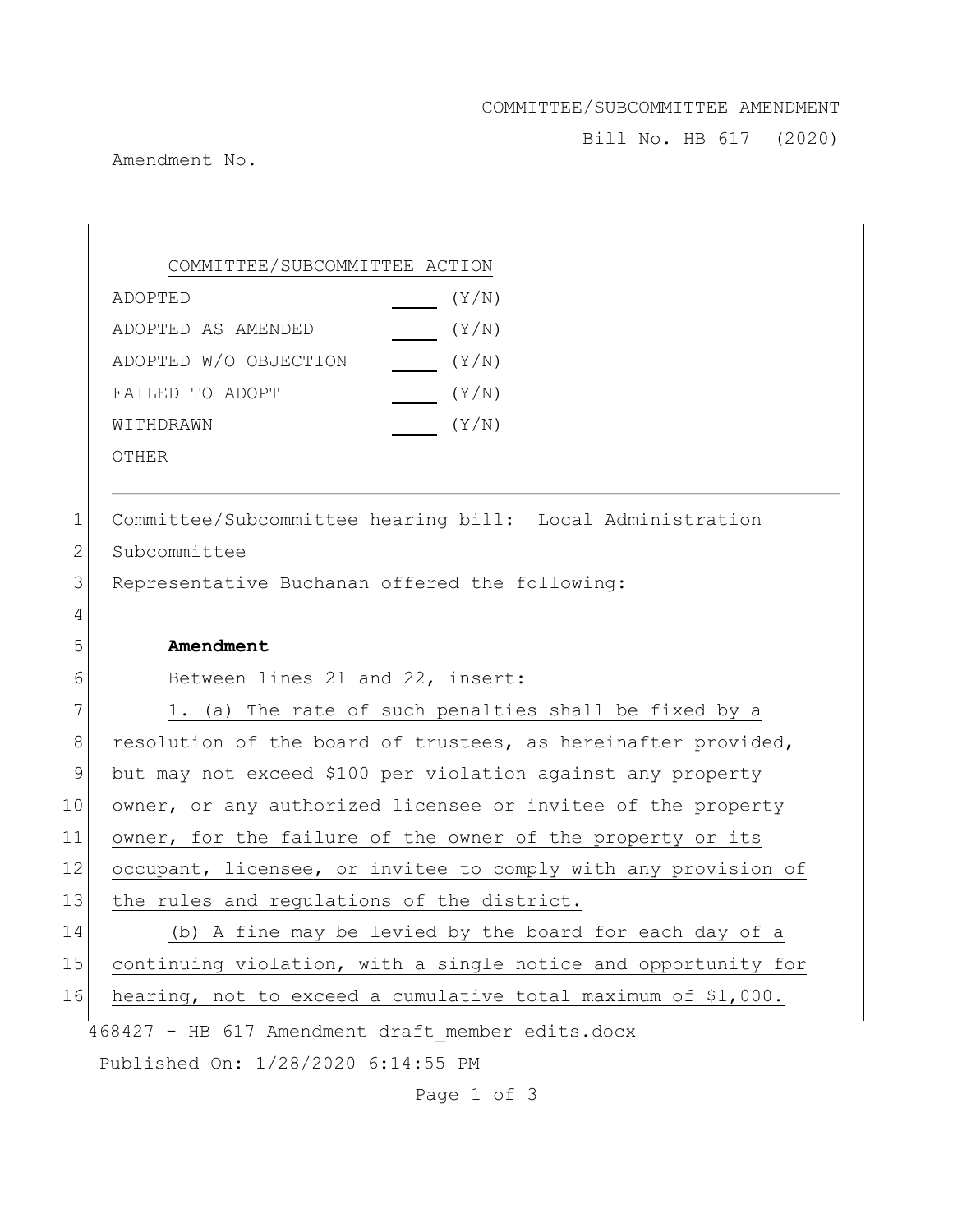## COMMITTEE/SUBCOMMITTEE AMENDMENT

Bill No. HB 617 (2020)

Amendment No.

| 17   | (c) A fine may not become a lien against the property.           |
|------|------------------------------------------------------------------|
| 18   | 2. (a) Penalties for the failure of the owner of the             |
| 19   | property or its occupant, licensee, or invitee to comply with    |
| 20   | any provision of the rules and regulations of the district may   |
| 21   | include suspension, for a reasonable period of time, of the      |
| 22   | right of a property owner, or any authorized licensee or invitee |
| 23   | of the property owner, to use common areas and facilities. A     |
| 24   | suspension may not exceed 10 days per violation.                 |
| 25   | (b) A suspension may not prohibit an owner or occupant of a      |
| 26   | property from having vehicular and pedestrian ingress to and     |
| 27   | egress from the property, including, but not limited to, the     |
| $28$ | right to park a vehicle.                                         |
| 29   | (c) This paragraph does not apply to that portion of common      |
| 30   | areas used to provide access or utility services to the          |
| 31   | property.                                                        |
| 32   | 3. (a) A fine or suspension levied by the board of trustees      |
| 33   | may not be imposed unless the board first provides at least 14   |
| 34   | days' notice to the property owner and, if applicable, any       |
| 35   | occupant, licensee, or invitee of the property owner, sought to  |
| 36   | be fined or suspended and an opportunity for a hearing before a  |
| 37   | committee of at least three property owners appointed by the     |
| 38   | board who are not officers, trustees, or employees of the        |
| 39   | district, or the spouse, parent, child, brother, or sister of an |
| 40   | officer, trustee, or employee.                                   |
|      |                                                                  |

468427 - HB 617 Amendment draft\_member edits.docx Published On: 1/28/2020 6:14:55 PM

Page 2 of 3